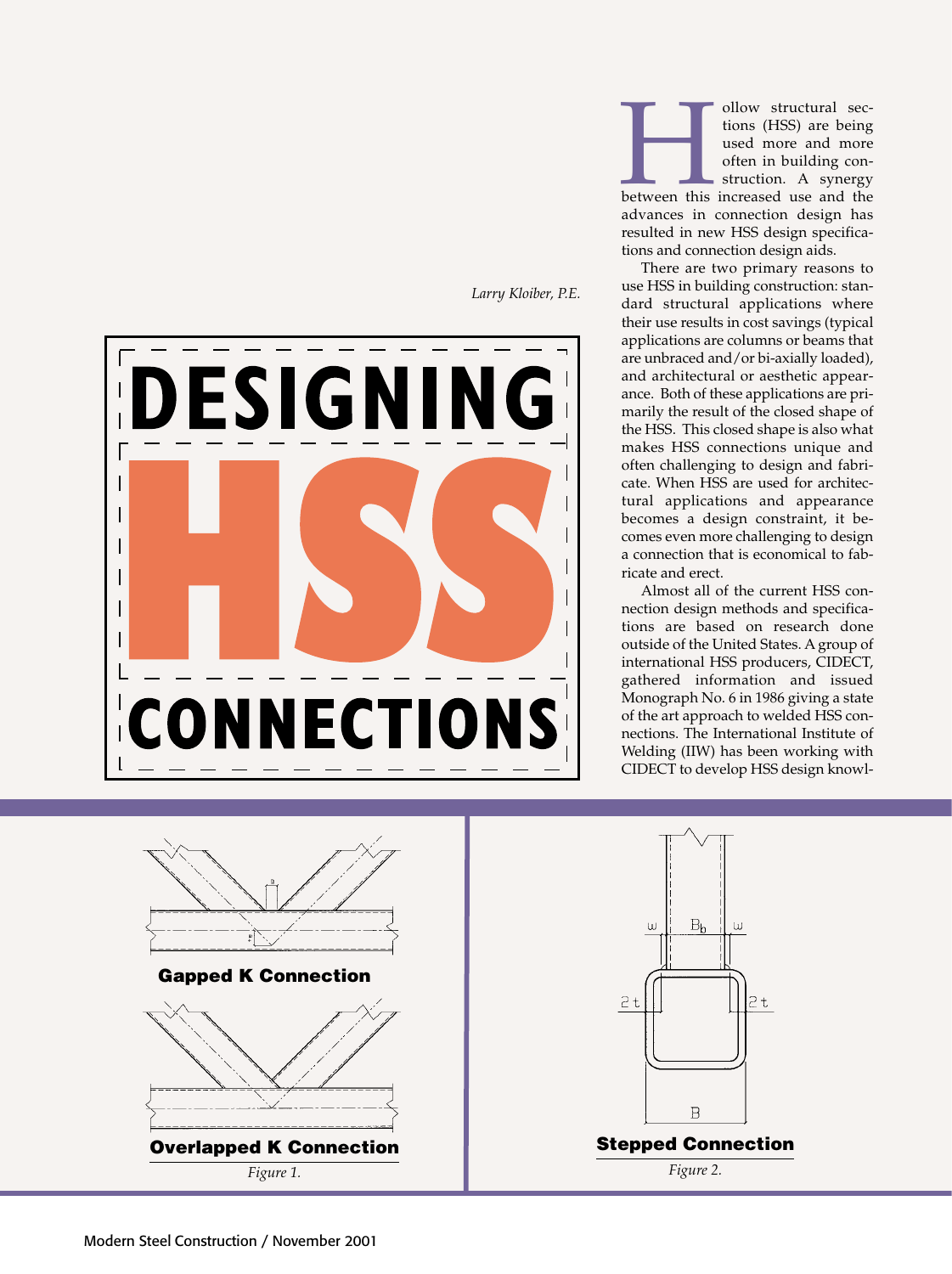edge into a specification format, and their design recommendations form the basis of most specifications. North American research on HSS connections has been lead by Professor J. A. Packer of the University of Toronto. The Canadian Institute of Steel Construction publication, "Hollow Structural Section Connections and Trusses—A Design Guide" by J. A. Packer and J. E. Henderson, is regarded as the primary reference for design information on HSS connections.

Until very recently the only specification for design of HSS connections in the United States was found in the American Welding Society (AWS) D1.1 Structural Welding Code—Steel. The AWS provisions for design of tubular connections are similar to IIW/CIDECT recommendations.

The AISC Specification for The Design of Steel Hollow Structural Sections published in 1997 along with the AISC "Hollow Structural Sections Connection Manual" was a major step towards bringing comprehensive HSS connection design information to engineers in the United States. The AISC HSS Connections Manual provides design procedures and a series of connection design tables for a variety of HSS connections. Included are simple shear connections, moment connections, tension and compression connections, cap and base plate connections along with welded truss connections. HSS crosssection properties in the manual are based on the actual wall thickness being 93% of the nominal thickness per the AISC Specification Section 1.2.2. This reduction in thickness, which is permitted by ASTM A 500, has become standard practice.

Connections to HSS almost always require some type of welded connection. Even where bolts are used to make the field connection, it is usually necessary to weld some type of detail material to the HSS. The strength of a connection welded to the face of an HSS is primarily a function of the geometric parameters of the connection and cannot be increased by simply increasing the weld strength. However, the weld strength must be adequate to accommodate the highly non-uniform load distribution along the weld length due to the varying stiffness across the wall of the HSS. Unlike open sections, such as wide flange shapes, it is not possible to add a stiffener to the backside of the connection to provide a more uniform load transfer. Instead, the weld must be designed to ensure that yielding and redistribution will occur in the base metal, thereby allowing the weld to develop the required design load before reaching its ultimate breaking strength.

### **Direct Welded Connections**

The most common direct welded connections are axially loaded truss type members forming joints in a T, Y or K configuration. The connection

strength, as noted above depends on the geometric parameters of the members, and therefore it is important that the designer choose member sizes with the connection design as part of the selection criteria. The main member or chord should always be checked to make sure the wall thickness is adequate for all of the connection forces delivered by branch member.

The joint configuration for K type truss connections can be classed as gapped or overlapped and as stepped or matched as shown in Figures 1, 2 & 3. The AISC HSS Specification currently only provides design rules for gapped type connections. Overlapped connections should only be considered where branch loads are so large they require some type of load transfer directly between branches. Gapped connections are more economical to fabricate because they require only a single bevel cut and the gap allows fit up tolerance. The gap also permits the entire truss to be assembled before welding, which helps to reduce cost.

Matched connections require a flare-bevel-groove weld that, depending on the corner radius of the chord, may require some type of steel backing or a special backing weld to close the root of the joint. Flare-bevel-groove welds are relatively inefficient because of the limited effective throats allowed for AWS pre-qualified joints. It is possible to qualify these welds with a much larger effective throat by following the



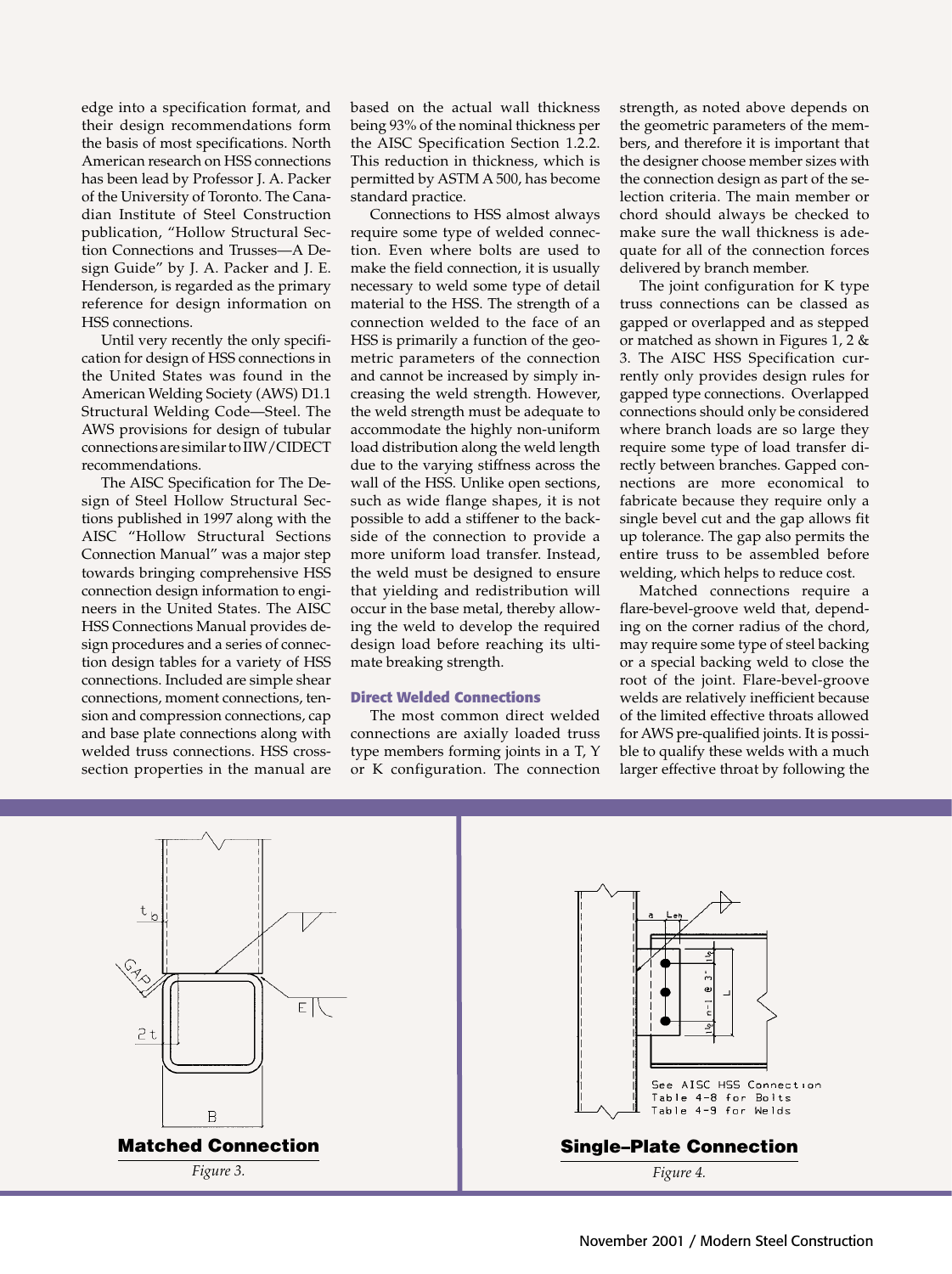procedure qualification provisions of D1.1. Procedure qualification should be considered if the effective throat of the pre-qualified joint is not adequate for the design loads.

Stepped connections are more economical to fabricate than matched connections because they permit the use of fillet welds. The chord and branch member sizes should be selected to allow the fillet welds to be placed on the flat of the chord. The chord width should be approximately the branch width plus four times the chord wall thickness plus two times fillet weld size. If the leg of the fillet weld does extend slightly onto the corner radius, it is still possible to get the required effective throat by modifying the weld profile.

Direct welded HSS connections must have enough strength to provide for the non-uniform distribution of load along the weld length at the required load. This can be accomplished by either providing welds that will develop the yield strength of the branch before rupturing or by sizing welds using the "effective weld length" concept in the AISC HSS Specification section 9.2. The design procedure for developing the branch strength is covered in the AWS D1.1 provisions. The effective weld length procedure is preferred because it is based on actual member loads and results in more economical weld sizes, but it is applicable only to rectangular HSS connections.

The effective weld length formulas were developed by Packer and are based on extensive physical tests of HSS joints. More recent work by Packer indicates that the AISC provisions are conservative because they are based on the rectangular dimensions of the HSS in calculating the effective length instead of the actual weld length. The AISC HSS Specification also does not permit the use of the fillet weld increase in strength due to the direction of the load that is allowed by AISC LRFD Specification Appendix J2.4, while Packer's work again indicates this increase can be used.

The weld strength required is determined by dividing the design load in the member by the effective length calculated per the appropriate formula in Section 9.2. The same strength weld is required around the entire perimeter of

the member even though the effective length maybe substantially less. Fillet welds the preferred weld detail to use for these joints. When detailing fillet welds on surfaces that do not intersect at 90 degrees the weld size or joint detail should be modified to provide the required effective throat. Complete joint penetration (CJP) welds should be avoided in these truss type joints. Except for joints subject to cyclic loading, CJP details are not required. Truss type joints because of the geometry do not permit the use of steel backing. CJP welds that are made without backing require special welder qualifications, special fit-up and require special inspection procedures. It is possible to develop the required connection strength for most HSS using fillets welds and/or partial joint penetration welds.

The preferred HSS truss joint is gapped, stepped and fillet welded with the welds sized using the "effective weld length" procedure.

#### **Welded / Bolted Connections**

The most important advance in HSS connection economy has been the development of the HSS single plate framing connection by Dr. Donald R Sherman of the University of Wisconsin at Milwaukee. The single plate connection shown in Figure 4 is the most economical way to connect a wide flange beam to HSS columns and beams. The fabrication cost of a single plate connection is less than  $\frac{1}{4}$  the cost of the old through plate connection and substantially less than a WT or a double angle connection. Single plate connections can be used as long as the wall of the HSS is not classed as a slender element. For A500 Grade B material the b/t ratio must be 35 of less.

When the reaction is larger than what a single plate connection can carry, the next choice is usually a double angle connection shop welded to the HSS. Stiffened seats welded to the wall of the HSS can also be used.

The AISC HSS Connections Manual also gives a procedure for sizing column cap plates supporting beams and joist girders. If the reaction is within the face of the HSS, the load is delivered in direct bearing to the wall of the HSS, and the controlling limit state is either the local yielding or crippling of the

wall of the HSS. Increasing the plate thickness will only increase the bearing length slightly and result in only a minimal increase in strength.

Through-bolting of HSS is not very practical. Holes in the HSS have to be manually drilled, the bolt lengths required exceed normal stock lengths and the bolt is difficult to install. When designing through bolts, it is important to remember that the snug tight requirements of the AISC Specification requires all plies in the connection to be in firm contact. This is not possible with an HSS unless some type of interior fill is used. The AISC HSS Specification treats through bolts as pin type connections with reduced bearing values. It is suggested through bolts be used only for erection aids with oversize holes or slots to allow for easier field fit-up.

## **Architecturally Exposed Connections**

When HSS are used for aesthetic or architectural reasons, the connections are often specified to be welded connections. Connections that are field welded usually require some type of temporary bolted erection aid (connection) to locate and support the member until it can be welded. These connections, including the one shown in Figure 5, are the means and methods of construction and not part of the permanent structure. Therefore, the structural engineer does not normally design these connections or may not even indicate they are required. This can lead to possible conflicts when the fabrication and erection is bid separately. The design drawings should at least indicate that erection aids are to be provided as necessary to allow for the erection and field welding. If it is possible to locate these connections so they can remain and be part of the finished structure the structural engineer should show this on the connection details.

Project specifications should reference the Architecturally Exposed Structural Steel (AESS) provisions in the AISC Code of Standard Practice. Often project specifications have provisions that require "all welds to be ground." Grinding welds, especially fillet welds, is expensive and usually does not improve the appearance. The AESS provisions require "reasonably smooth and uniform welds." Where multi-pass fil-